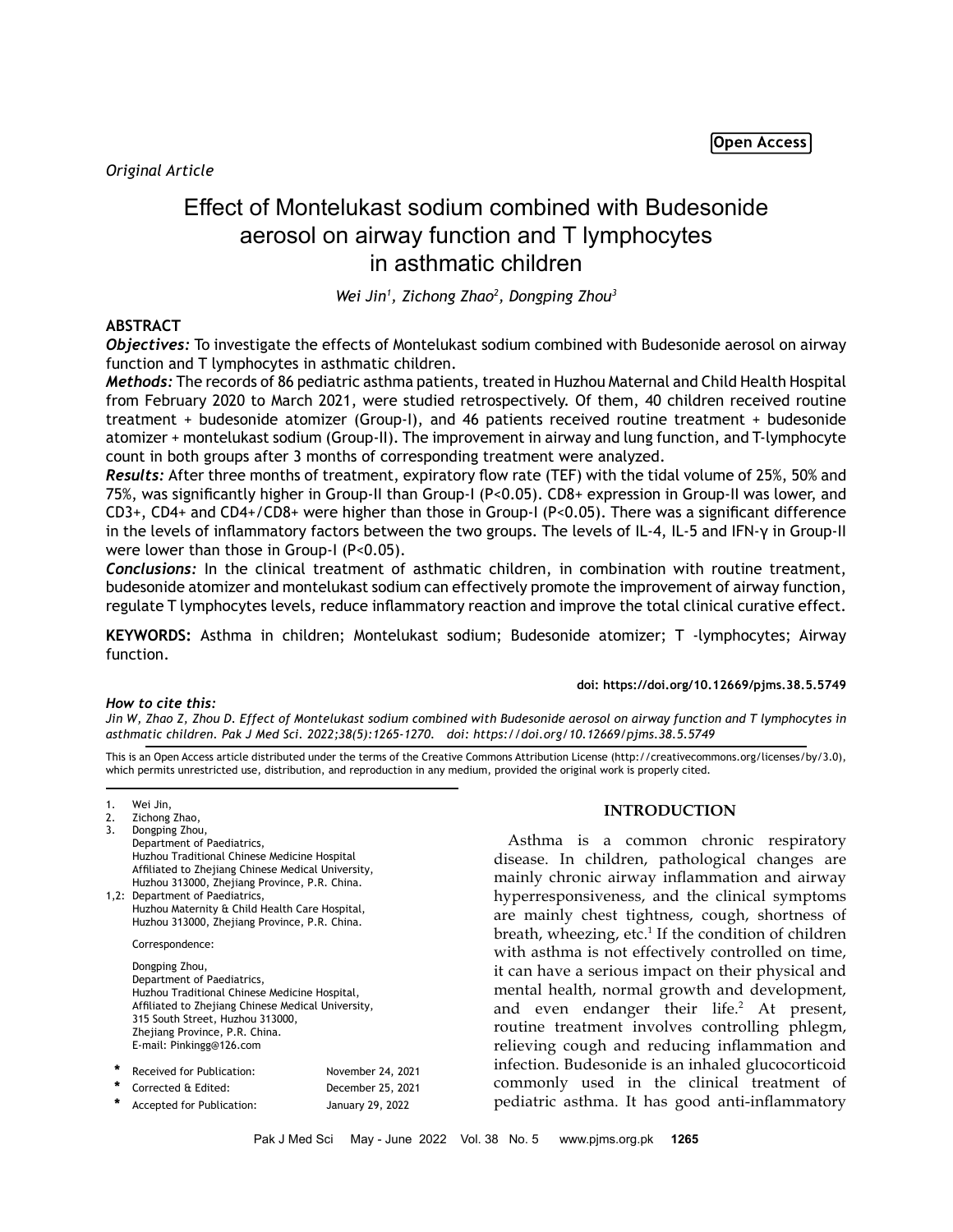effect and positive curative effect. However, previous studies and clinical practice show that budesonide has relatively little inhibitory effect on leukotrienes during application, and its overall efficacy still needs to be improved.<sup>3</sup> Montelukast sodium is a leukotriene receptor antagonist and is also widely used in the clinical treatment of asthma. Montelukast sodium can effectively inhibit the activity of leukotriene polypeptide in airway smooth muscle, thus efficiently reversing increased vascular permeability. Montelukast sodium treatment was shown to alleviate bronchospasm, inhibit eosinophil infiltration, help reduce airway hyperresponsiveness and promote the improvement of lung function.<sup>4</sup> It is reported that the simultaneous use of budesonide and montelukast sodium may have synergistic effect, make up for the shortcomings of budesonide alone, and more effectively improve the immune function of patients.<sup>5</sup>

This study discusses in depth the effect and value of combined budesonide and montelukast sodium administration in the clinical treatment of children with asthma, to provide more valuable reference for the further optimization of the treatment scheme of children with asthma.

# **METHODS**

Eighty six children with asthma were treated in pediatric department of Huzhou Maternal and Child Health Hospital from February 2020 to March 2021.

*Inclusion criteria:*

- Complete relevant clinical data and medical records of diagnosis and treatment;
- Meeting diagnostic criteria of childhood asthma within the guidelines for the diagnosis, prevention and treatment of childhood bronchial asthma,<sup>6</sup> and confirmed by relevant examination and symptom observation;
- Age≤12 years;
- Good compliance during diagnosis and treatment, and no history of allergy to the drugs used in the study.

# *Exclusion criteria:*

- The disease in acute attack stage;
- Cough caused by other reasons or accompanied by congenital heart disease, pulmonary diseases and other respiratory diseases;
- Cognitive or language dysfunction and mental illness.

All processes of this study fully comply with the relevant rules and regulations of the medical ethics

committee of Huzhou Maternal and Child Health Hospital (Approval number: HZFY-L21041701, Date: 2021-04-17), and informed consent was obtained from all patients.

According to the different drugs used in the treatment of children, the children were divided into routine treatment and budesonide atomizer treatment group (Group-I) and routine treatment, budesonide atomizer and montelukast sodium treatment group (Group-II). The number of cases in the two groups were 40 and 46 respectively.

Treatment plan of Group-I: routine treatment that included cough and asthma relief, oxygen inhalation anti infection treatment and oxygen inhalation treatment immediately after admission, while maintaining the balance of acid-base, water and electrolyte in the children, intravenous drip of terbutaline sulfate injection, and then atomized inhalation of budesonide atomizer. The drug dose for children aged ≥7 years was 500 μg/time, 300 for children<7 years old μg/time, 3times/d; Group-II took montelukast sodium 4 mg once a day on the basis of the treatment of Group-I.

The changes in airway function [expiratory flow rate (TEF) at 25%, 50% and 75% tidal volume measured by master scope pulmonary function tester] before and after treatment were recorded and compared between the two groups. Ten milliliters of peripheral venous blood were taken before and after treatment, and the T- lymphocyte count in both groups was compared; CD3+, CD4+, CD8+ were measured by FACScalibur flow cytometry, and the changes in  $CD4 + / CD8 +$  were calculated. Levels of serum inflammatory factors γ- interferon (IFN-γ), interleukin-4 (IL-4) and interleukin-5 (IL-5) were measured by enzymelinked immunosorbent assay.

*Statistical Analysis:* SPSS 22.0 software was used for statistical analysis. The counting data are expressed as  $(\overline{x} \pm s)$ ; One way ANOVA was used for comparison between groups; Continuous data are expressed in percentage n[%]; Comparison between groups was done using  $\chi^2$  statistics. P<0.05 indicates that the difference is statistically significant, and the test level is high  $\alpha$ =0.05.

# **RESULTS**

There was no significant difference in beforetreatment TEF between the two groups when the tidal volume was  $25\%$ , 50% and 75% (P  $>$ 0.05). After three months of treatment with corresponding drugs, the TEF of children in both groups was significantly higher than that before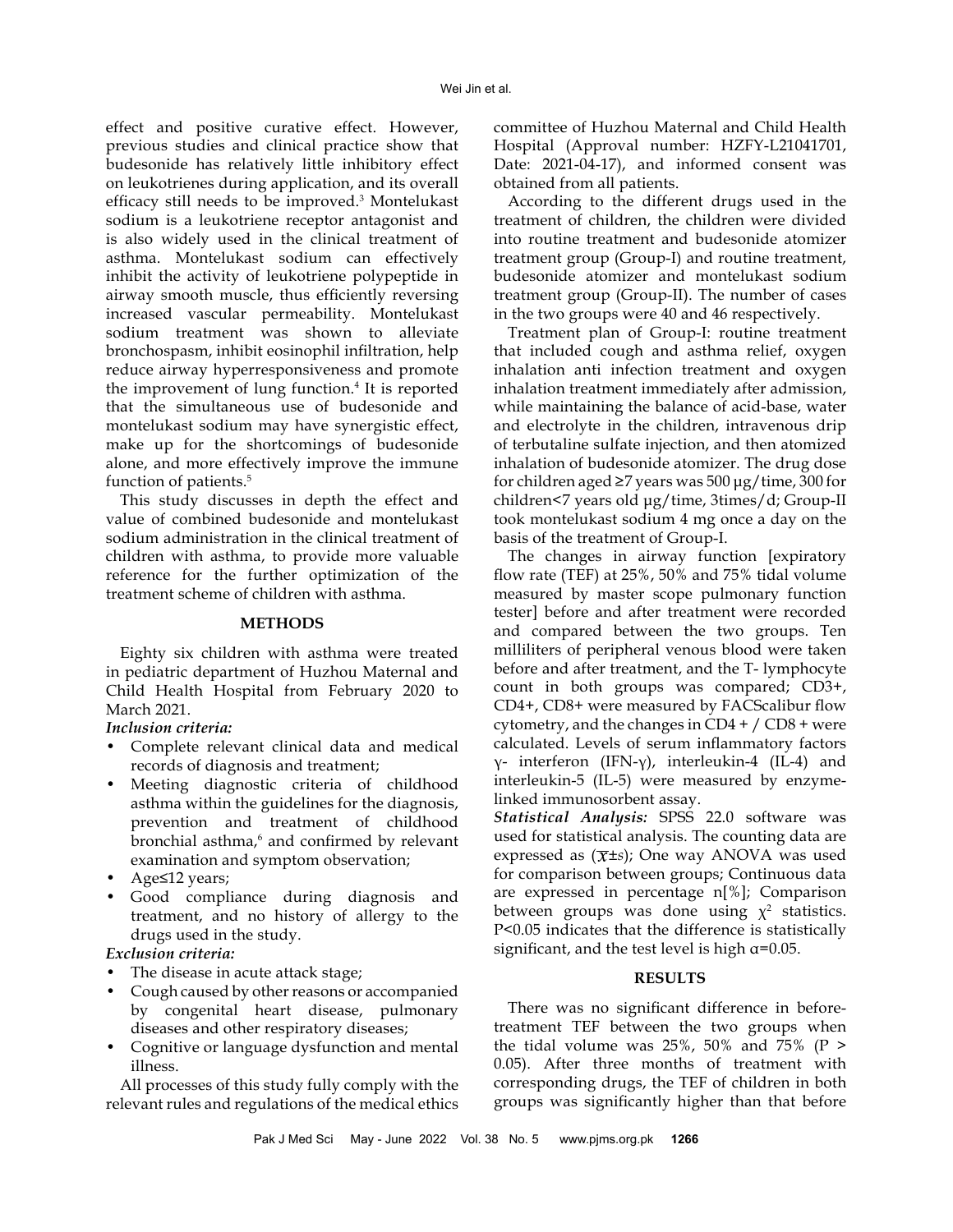#### Asthmatic Children

|            |                          | Sex ratio     | Age                          | Course of disease         |
|------------|--------------------------|---------------|------------------------------|---------------------------|
| Group      | $\boldsymbol{n}$         | (Male/Female) | $(year, \overline{x} \pm s)$ | $(d, \overline{x} \pm s)$ |
| Group-I    | 40                       | 24/16         | $4 \sim 12(7.75 \pm 2.19)$   | $3~14(7.95 \pm 2.97)$     |
| Group-II   | 46                       | 26/20         | $3~12(7.84 \pm 2.26)$        | $3~15(8.26 \pm 2.99)$     |
| $\chi^2/t$ | $\overline{\phantom{0}}$ | 0.106         | 0.203                        | 0.482                     |
| P          | $\overline{\phantom{0}}$ | 0.744         | 0.840                        | 0.631                     |

Table-I: Comparison of basic data between the two groups.

treatment (P<0.05) (Table-I). After-treatment TEF of patients in Group-II (routine treatment, budesonide atomizer and montelukast sodium) was higher than that in Group-I, and the difference was statistically significant (P<0.05) (Table-II).

Three months after the corresponding treatment, the levels of CD3+, CD4+ and CD4+/CD8+ in both groups were significantly higher than before treatment, and the levels of CD8+ were significantly lower than those before treatment (P<0.05). At the same time, after treatment, compared with Group-I, children in Group-II had significantly higher levels of CD3+, CD4+, CD4+/ CD8+ and lower CD8+ (P<0.05) (Table-III).

Before treatment, there was no significant difference in the levels of related inflammatory factors between the two groups ( $P > 0.05$ ). After three courses of treatment, the levels of IFN- $v_t$ , IL-4 and IL-5 in the two groups were significantly lower than those before treatment (P<0.05). After treatment, the levels of blood IL-4, IL-5 and IFN-γ in Group-II were significantly lower than those in Group-I ( $P<0.05$ ) (Table-IV).

## **DISCUSSION**

This study demonstrated that a combination of budesonide aerosol and montelukast sodium treatment significantly improves airway function

|          |    |                            | TEF $25\%$ (mL/s)  | TEF $50\%$ (mL/s)          |                    |                            | TEF $75\%$ (mL/s)  |  |
|----------|----|----------------------------|--------------------|----------------------------|--------------------|----------------------------|--------------------|--|
| Group    | п  | <b>Before</b><br>treatment | After<br>treatment | <b>Before</b><br>treatment | After<br>treatment | <b>Before</b><br>treatment | After<br>treatment |  |
| Group-I  | 40 | 76.62±4.11                 | $81.42\pm4.09$     | $105.75 \pm 7.43$          | $113.52 + 7.46$    | $123.92\pm 6.43$           | 130.07±6.07        |  |
| Group-II | 46 | 76.15±3.48                 | $87.02\pm3.68$     | 106.89±7.31                | $125.20\pm 6.54$   | 124.41±5.05                | 153.87±4.96        |  |
| t        |    | 0.578                      | 6.677              | 0.717                      | 7.731              | 0.394                      | 20.007             |  |
| P        |    | 0.565                      | P < 0.001          | 0.476                      | P < 0.001          | 0.695                      | P < 0.001          |  |

Table-II: Comparison of TEF measurement results between the two groups before and after treatment  $(\overline{\chi} \pm s)$ .

Table-III: Comparison of T lymphocyte test results between the two groups before and after treatment.

| Group            | Time             | $CD3+(%)$        | $CD4+(%)$        | $CD8+(%)$        | $CD4+/CD8+$     |  |
|------------------|------------------|------------------|------------------|------------------|-----------------|--|
| Group-I          |                  | 55.37±3.01       | 33.37±3.70       | 31.77±3.78       | $1.05 \pm 0.03$ |  |
| Group-II         | Before treatment | 54.78±3.62       | 33.19±3.37       | 31.93±3.27       | $1.04\pm0.04$   |  |
|                  |                  | 0.828            | 0.235            | 0.223            | 1.236           |  |
| Inspection value | P                | 0.410            | 0.814            | 0.824            | 0.220           |  |
| Group-I          |                  | $58.55 \pm 2.93$ | $36.30\pm3.67$   | $28.00\pm3.22$   | $1.29 \pm 0.06$ |  |
| Group-II         | After treatment  | $61.84\pm3.49$   | $41.22 \pm 3.36$ | $23.93 \pm 2.99$ | $1.73 \pm 0.13$ |  |
|                  |                  | 4.779            | 6.489            | 6.052            | 19.196          |  |
| Inspection value | P                | P<0.001          | P < 0.001        | P < 0.001        | P < 0.001       |  |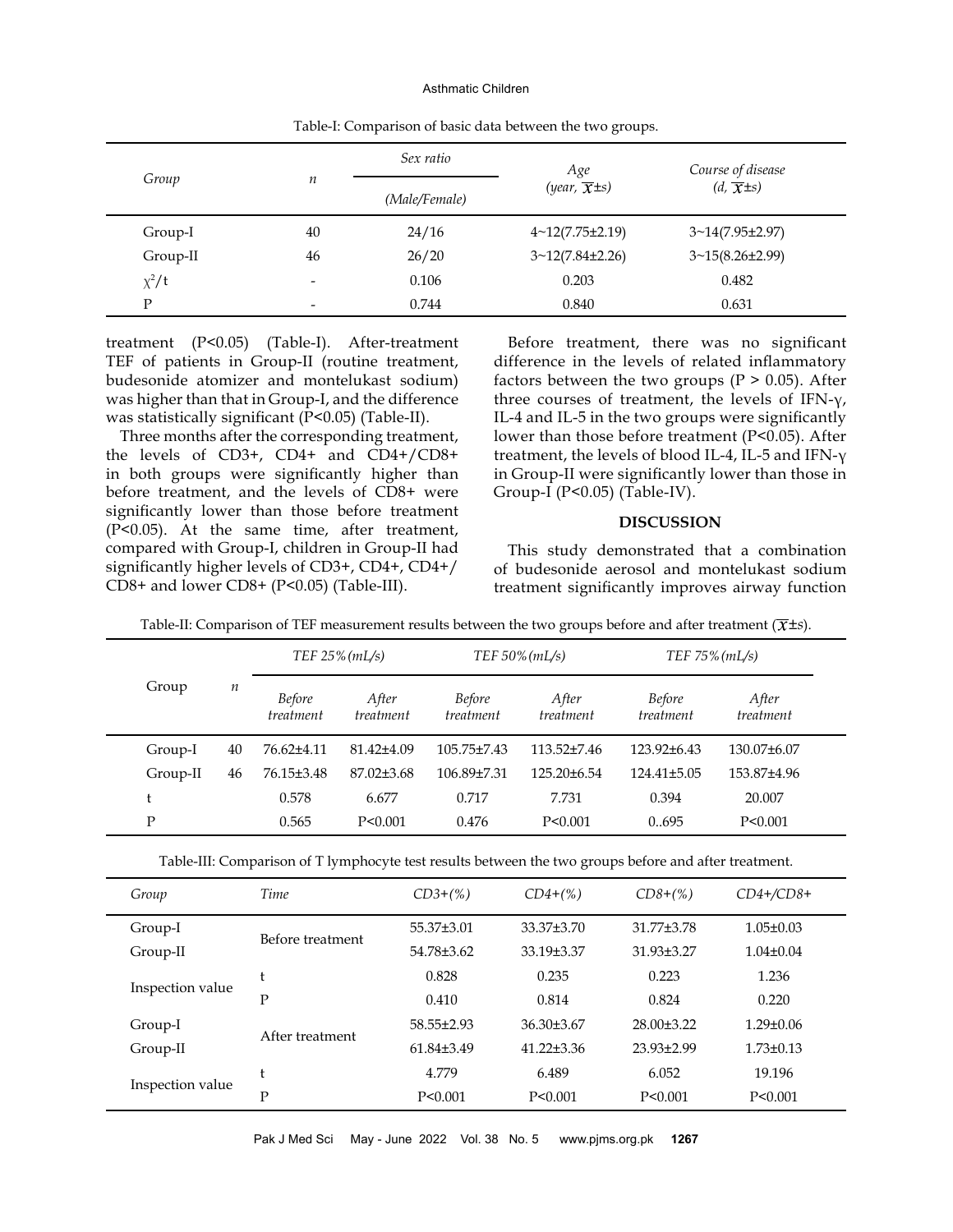#### Wei Jin et al.

|          |    |                            | IFN- $\gamma$ (ng ·L <sup>-1</sup> ) |                            | <i>IL-4(ng ·L<sup>-1</sup>)</i> | <i>IL-5</i> $(ng \cdot L^{-1})$ |                    |
|----------|----|----------------------------|--------------------------------------|----------------------------|---------------------------------|---------------------------------|--------------------|
| Group    | п  | <b>Before</b><br>treatment | After<br>treatment                   | <b>Before</b><br>treatment | After<br>treatment              | <b>Before</b><br>treatment      | After<br>treatment |
| Group-I  | 40 | 589.00±18.35               | 284.22±15.04                         | 274.92±10.11               | 235.75±9.57                     | 222.92±12.23                    | 123.80±12.29       |
| Group-II | 46 | $591.30 \pm 20.13$         | 218.78±21.41                         | 276.06±9.86                | 122.95±12.92                    | 224.56±12.69                    | 96.04±12.77        |
| t        | -  | 0.551                      | 16.559                               | 0.529                      | 46.355                          | 0.608                           | 10.227             |
| D        | -  | 0.585                      | P < 0.001                            | 0.598                      | P<0.001                         | 0.545                           | P<0.001            |

Table-IV: IFN before and after treatment-  $\gamma$  and IL-4 and IL-5 levels ( $\overline{\chi}$ ±s).

in children with asthma, has anti-inflammatory effect, promotes better regulation of T lymphocyte levels, and improves the overall clinical effect of the treatment.

Childhood asthma is a heterogeneous disease characterized by chronic airway inflammation, and is related to many factors, such as heredity, infection, endocrine disorders, food allergies, environment, autoimmune abnormalities and so on. Typical symptoms of asthma in children are chest tightness, shortness of breath, wheezing, cough and other respiratory manifestations, accompanied by varying degrees of variable expiratory airflow restriction. The severity of symptoms may change over time. Asthma can occur in any age group, with children aged  $4 \sim 5$ comprising highest-incidence group. Clinical data show that the incidence of asthma in children has increased over the years, and the prevalence in China is currently  $0.5\%$  to  $2\%$ .<sup>7</sup> Asthma not only has a serious impact on children's respiratory tract but may also lead to a series of complications such as emphysema, rib fracture, thoracic deformity and cor pulmonale with the aggravation of the disease, which affects overall health, normal growth and development, and reduce the quality of life. Therefore, at present, pediatric asthma has become one of the important diseases that seriously affect children's health and growth. Active prevention and treatment of pediatric asthma has become a hot topic.

In asthma, airway function is significantly reduced, and the related inflammatory cells release a large amount of inflammatory transmitter leukotriene, which, in combination with other inflammatory factors, can aggravate the airway inflammation of patients.<sup>8</sup> Since asthma is a chronic airway persistent inflammatory reaction caused by immunological abnormalities, accompanied by airway hyperresponsiveness,<sup>9</sup> treatment

mechanisms mainly focus on the improvement of airway function, control of inflammatory response and the improvement of immune function. Timely selection of appropriate drug therapy at the early stages of the disease are crucial for the successful improvement of symptoms and prevention of possible complications.

Budesonide is an adrenocortical drug that has high affinity to adrenocortical hormone receptor, and can interfere with the activation and chemotaxis of eosinophils, and effectively inhibits secretion and synthesis of inflammatory factors, thus having an overall local anti-inflammatory effect.10 Studies have also demonstrated that budesonide functions as immunoregulator and inhibitor of bronchial smooth muscle contraction.<sup>11</sup> At present, budesonide is widely used in the clinical treatment of infant respiratory diseases, with good results. Budesonide aerosol inhalation for asthmatic children can effectively inhibit local IgE production in the airway, promote the reduction of IgE activity, improve the capillary permeability and inhibit the release of allergic media.12 At the same time, this kind of drug atomization inhalation can also prevent edema by contracting capillaries, inhibit the transfer of inflammatory cells to the site of inflammation attack, and thus prevent the occurrence or aggravation of airway inflammation in children.<sup>13</sup> Ismail G et al.<sup>14</sup> showed that budesonide can effectively inhibit the redistribution of eosinophils and T lymphocytes in blood circulation, and plays an anti-inflammatory and immune function improvement role. Using budesonide by atomization inhalation can obtain more ideal lung absorption effect, improve drug concentration, ensure drug efficacy, reduce drug entry into blood circulation and reduce adverse drug reactions, especially for asthmatic children with relatively poor tolerance. Chen J et al.<sup>15</sup> showed that clinical symptoms and pulmonary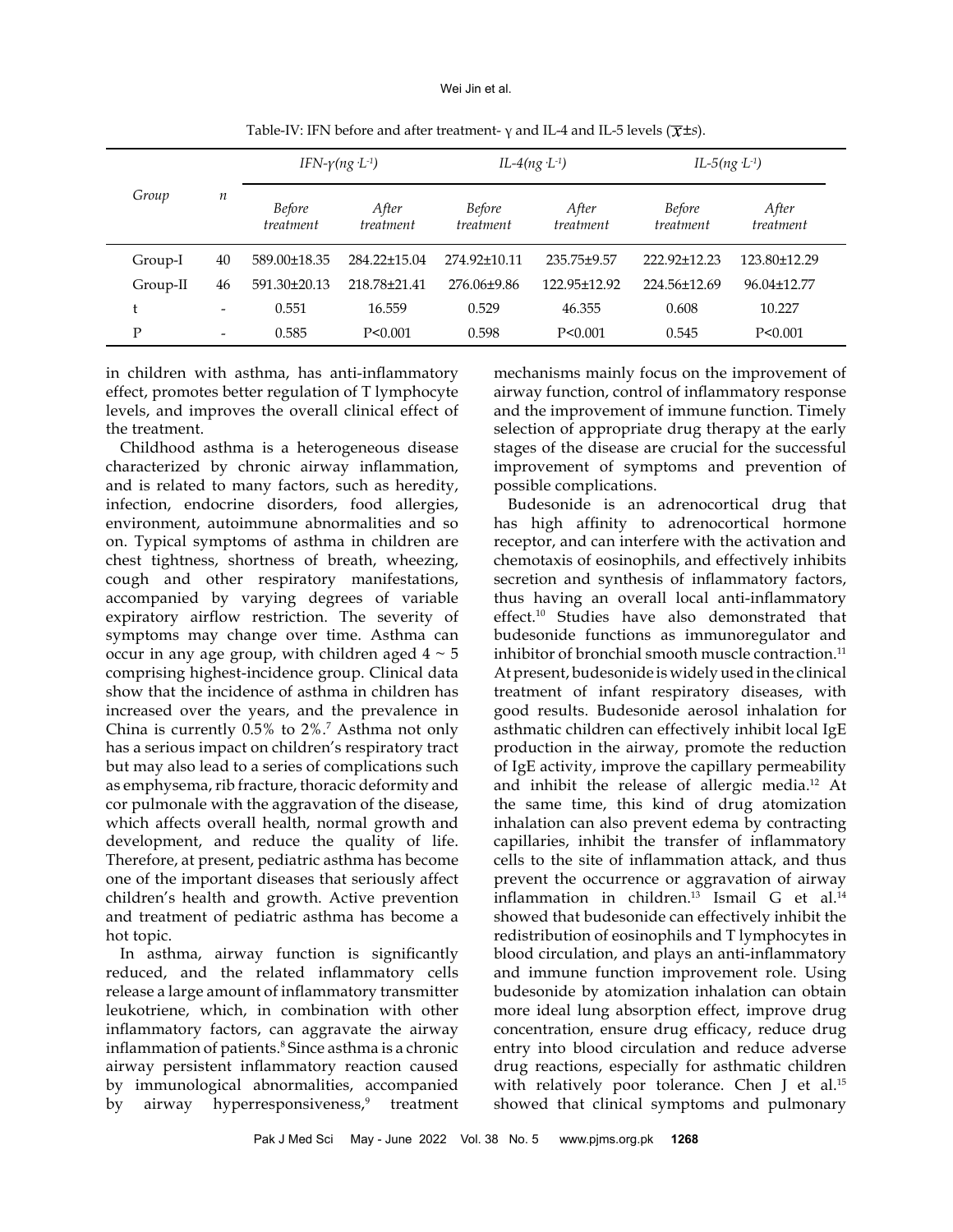function of patients were significantly improved after treatment with budesonide. However, clinical studies show that budesonide alone cannot significantly inhibit all inflammatory factors, especially leukotriene. The effect of inflammation control and improvement of airway function are limited to a certain extent, and long-term use of glucocorticoids can lead to adverse reactions such as gastrointestinal reaction, abnormal blood glucose and myofibrosis. Therefore, there is still a need to further improve and optimize clinical treatment of pediatric asthma.

Montelukast sodium is a widely used leukotriene receptor antagonist, which can effectively inhibit the release of leukotriene, reduce its activity, and subsequently reduce leukotriene-mediated inflammatory response. Montelukast sodium can also effectively promote tracheal dilation, significantly alleviate the contraction of suction smooth muscle, and improve airway hyperresponsiveness. Glockler Lauf SD et al.<sup>16</sup> pointed out that the application of montelukast sodium can significantly reduce blood eosinophils, significantly inhibit airway remodeling and prevent anti-pulmonary fibrosis. According to the research results of Luo H et al.,17 montelukast sodium treatment significantly improved levels of T lymphocytes in children with asthma. Moreover, studies show that montelukast sodium can effectively inhibit and prevent peptide growth factor, reduce or prevent airway eosinophil infiltration, reduce bronchospasm in asthmatic children and control airway inflammatory response. Some studies have shown that after the traditional antiinflammatory treatment is given to asthmatic children, administration of montelukast sodium significantly improved asthmatic symptoms and reduced levels of inflammatory factors. However, montelukast sodium treatment had no significant effect on the overall course of the disease.<sup>18</sup> Application of montelukast sodium in the clinical treatment of pediatric asthma can effectively make up for the shortcomings of budesonide. When combined, budesonide and montelukast sodium may have a synergistic effect, thus potentially improving clinical manifestations of the disease in pediatric patients.

Zhang  $Y$  et al.<sup>19</sup> showed that compared with budesonide alone, the treatment effect of budesonide+ montelukast sodium regimen for asthmatic children is more comprehensive, and the improvement effects of children's clinical symptoms, airway function and lung function are more significant. The results of this study on 86 asthmatic children showed that after the children in Group-II received budesonide atomization inhalation and oral montelukast sodium on the basis of routine treatment, the TEF of 25%, 50% and 75% in this group were significantly higher than those in Group-I. Levels of CD3+, CD4+, CD4+/CD8+ were higher, while CD8+ was lower in children, receiving a combined treatment. Among the serum inflammatory factors, IL-4, IL-5 and IFN-γ were significantly lower in Group-II patients, and the difference between the groups was statistically significant. Our results demonstrate that the combination of budesonide and montelukast sodium in the treatment of asthmatic children can significantly improve the effect of therapy on airway function, effectively reduce inflammatory reaction and promote better regulation of T lymphocytes in children. TEF is an important marker of severe airway spasm in children with asthma when the tidal volume is 25%, 50% and 75%. The combined use of the two drugs can improve the control effect of chronic inflammation and significantly reduce the airway hyper responsiveness in children. T lymphocytes can directly reflect the cellular immune status of the body. The combined use of two drugs can greatly affect the activation of T lymphocytes in asthmatic children and play a regulatory role in immune function.

*Limitations of the study:* The current study is retrospective in nature, and the sample size is relatively small. Longer follow-up studies with larger sample sizes are needed to investigate the effect of different treatment regiments on pediatric asthma patients.

# **CONCLUSION**

The combination of budesonide aerosol and montelukast sodium in the clinical treatment of asthmatic children can significantly improve the airway function, has marked anti-inflammatory effect, allowed better regulation of T lymphocyte levels, and improves the overall clinical effect.

### **REFERENCES**

- 1. Akar-Ghibril N, Phipatanakul W. The Indoor Environment and Childhood Asthma. Curr Allergy Asthma Rep. 2020;20(9):43. doi: 10.1007/s11882-020-00941-5
- 2. Al-Abdulla NO, Al Naama LM, Hassan MK. Antioxidant status in acute asthmatic attack in children. J Pak Med Assoc. 2010;60(12):1023-1027.